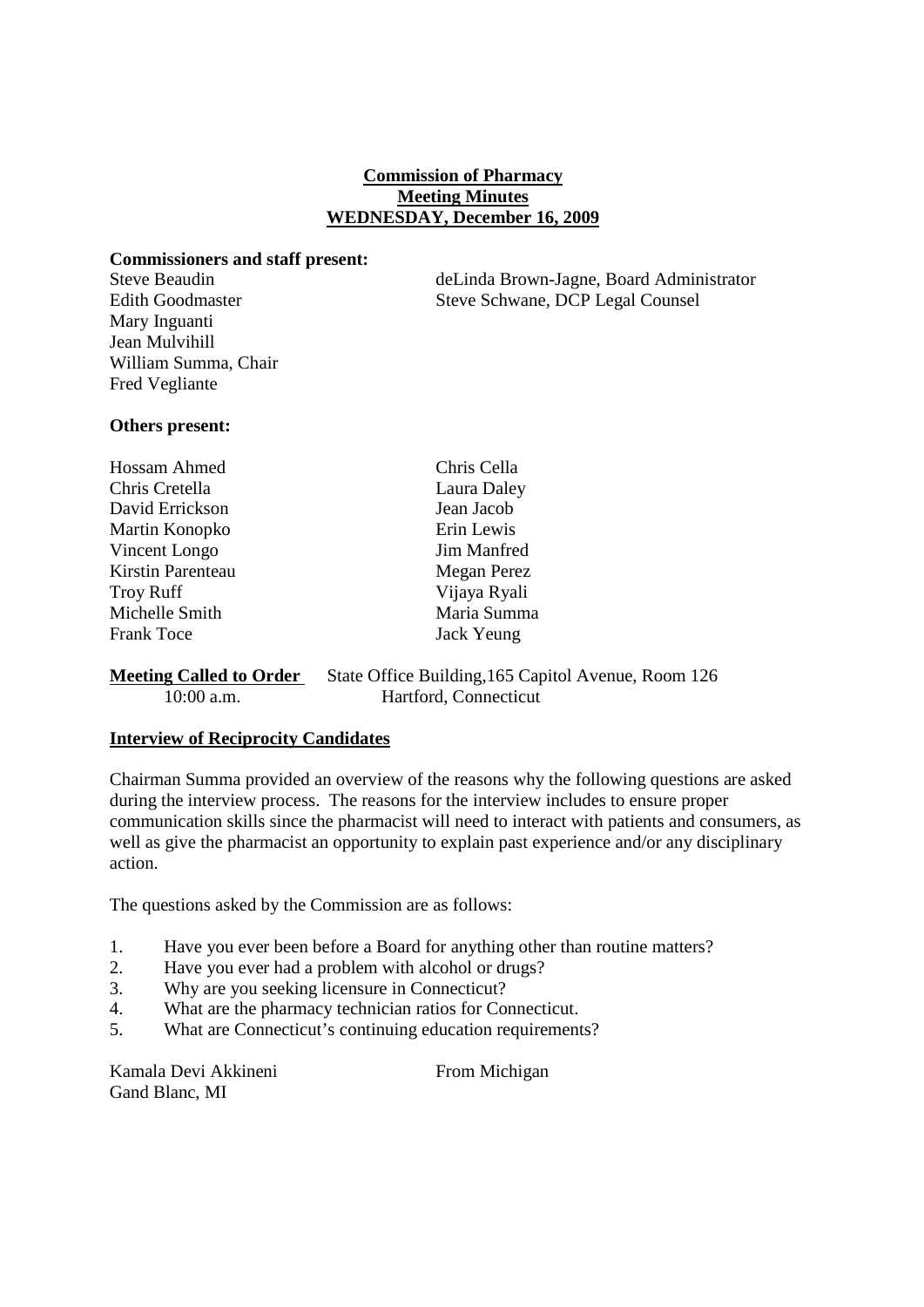| Nima Bhatt<br>Akron, OH               | From Ohio                    |
|---------------------------------------|------------------------------|
| Christopher Cella<br>Whitinsville, MA | From New Jersey              |
| Ahmed Ibrahim<br>Elmhurst, NY         | From New Jersey<br>(no show) |
| Sirisha Mallidi<br>Paramus, NJ        | From Maryland                |
| Michelle Lynn Smith<br>Bristol, IN    | From Illinois                |

**Commission action:** A motion was made by Commissioner Mulvihill, seconded by Commissioner Goodmaster and a vote of 6-0 was passed approving the above applicants for licensure by reciprocity.

### **First Time Managers**

Commissioner Summa summarized the responsibilities of those appearing as first-time pharmacy managers and the reason for their appearance before the Commission. (A handout which has answers to questions first-time managers may have will be sent via e-mail directly to the pharmacists who appear today.) Commissioner Summa also emphasized the importance of the pharmacy manager's role as opposed to the front-store manager (in many retail settings).

Commissioner Vegliante also informed managers that their responsibility for the pharmacy remain in effect even when they are off duty.

Commissioner Inguanti provided first-time managers with a brief overview of reporting errors and the MedWatch program. (A link to the web site is being sent to them via e-mail as well.)

| Jack Yeung                   | Main Street Pharmacy #2 |
|------------------------------|-------------------------|
| PCT.10371                    | Danbury                 |
| Laura Daley                  | CVS/Pharmacy #123       |
| PCT.11014                    | Old Saybrook            |
| David Errickson<br>PCT.11123 | Rite Aid Pharmacy       |
| Vincent Longo<br>PCT.6884    | Rite Aid Pharmacy #2089 |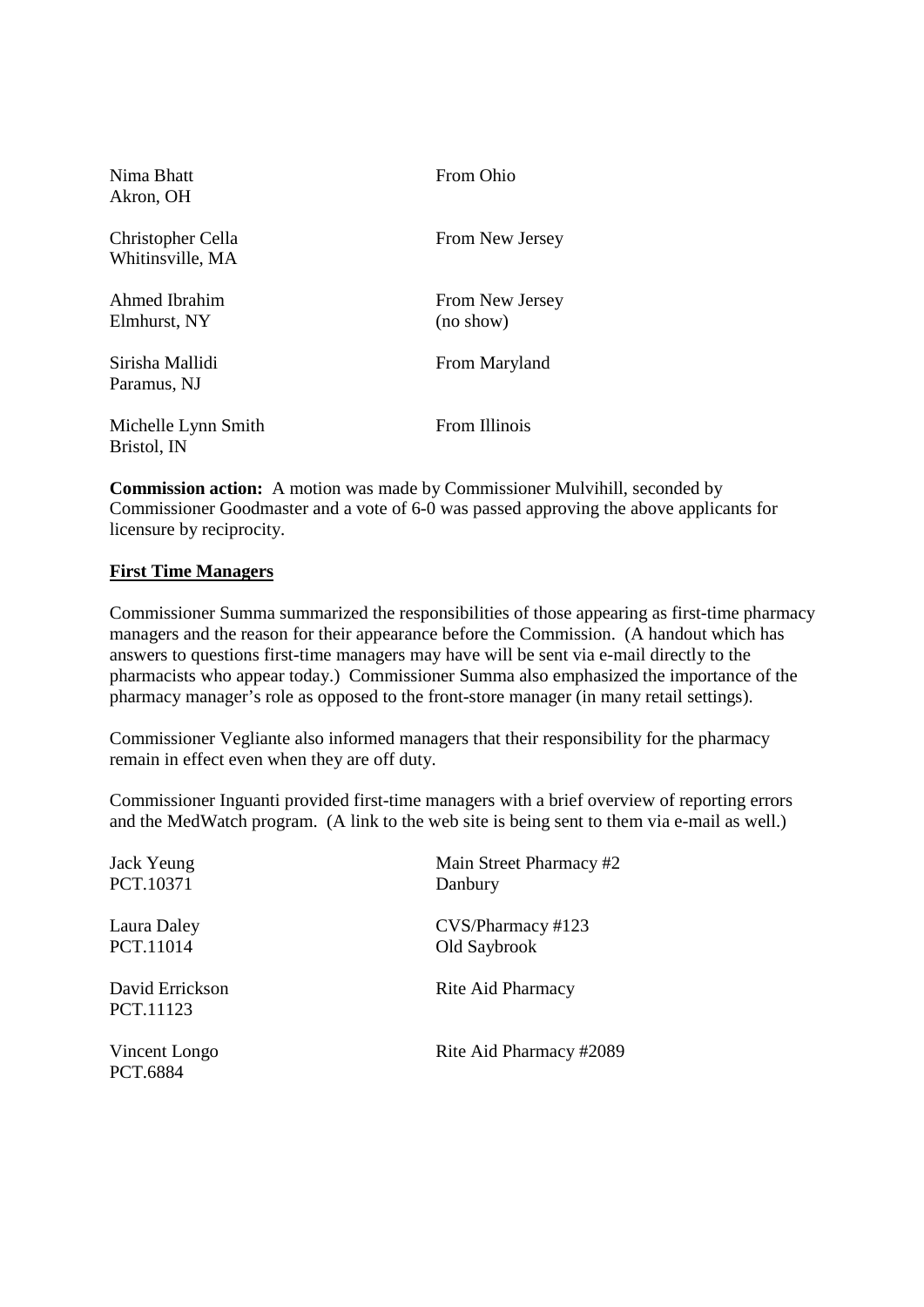PCT.11095

Megan Perez Rite Aid Pharmacy

Vijaya Durga Ryali Wal-Mart PCT.11508

Frank Toce Walgreens PCT.9727

# **Application for Pharmacy Internship**

Hossam Ahmed Milton Gordon

**Commission action:** The above applicants were accepted for internships as foreign pharmacy graduates.

## **New Pharmacy Applications**

Electric Boat Family Pharmacy Frank Toce, III 60 Colver Avenue Groton, CT 06340

Main Street Pharmacy #2 Jack Yeung 151 Main Street Danbury, CT 06810

**Commission action**: A motion was made by Commissioner Goodmaster, seconded by Commissioner Inguanti and a vote of 6-0 was passed approving the above new pharmacy applications.

#### **Pharmacy Relocations**

CVS/Pharmacy 5450 From: To: 331 New London Tpke 776 New London Tpke Glastonbury, CT 06033 Glastonbury, CT 06033

**Commission action**: A motion was made by Commissioner Beaudin, seconded by Commissioner Mulvihill and a vote of 6-0 was passed approving the above relocation.

## **Legal Matters**

**DN 09-1109** Varnum's Pharmacy (PCY.187) was inspected by Drug Control. The pharmacy was cited for having outdated prescription drugs. Also, a faxed prescription and an electronic prescription did not contain the appropriate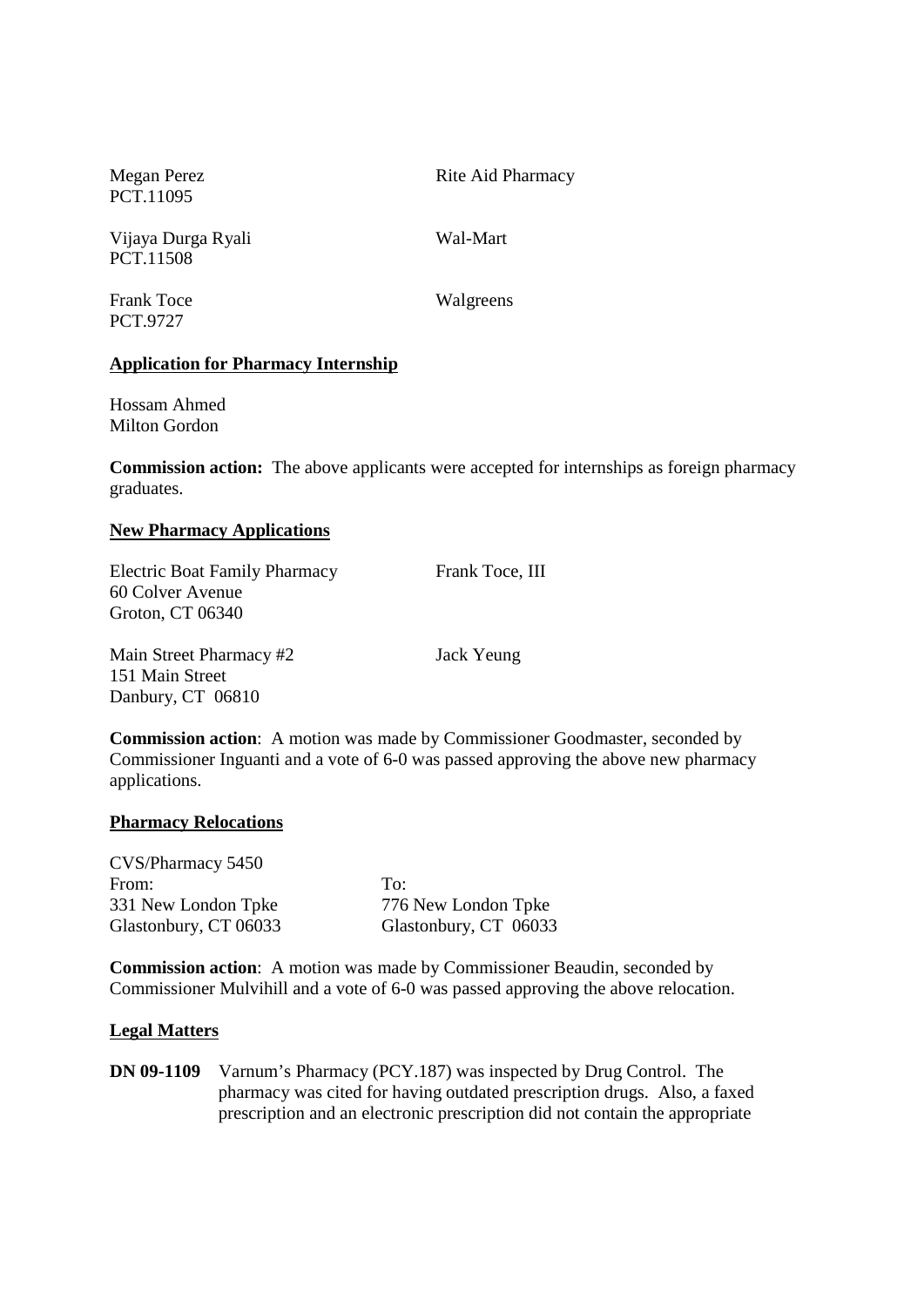practitioner signature. *The Department recommended a civil penalty of \$2,000 which was approved by the Commission.*

- **DN 09-1108** During a routine inspection of CVS/Pharmacy #231 (PCY.1085), Drug Control cited this pharmacy for multiple violations. A follow-up inspection found that three violations were not corrected. *The Department recommended a total penalty of \$6,000 which was approved by the Commission.*
- **DN 09-1092** Walgreens Pharmacy #9071 (PCY.1396) breached patient confidentiality by giving a prescription to the wrong person. *The approved agreement provides for a \$500 civil penalty to the pharmacy.*
- **DN 09-1093** Walgreens Pharmacy #3359 (PCY.1539) was closed by the only pharmacist on duty when his replacement failed to show due to an emergency. The pharmacy was reopened by the general store manager before a replacement pharmacist arrived. *The approved agreement requires the pharmacy to pay a \$1,000 civil penalty.*
- **DN 09-1163** CVS/Pharmacy #2210 (PCY.1627) breached patient confidentiality by giving a prescription to the wrong person. *The approved agreement provides for a \$500 civil penalty to the pharmacy.*

### **Request for CE Program Approval**

"Advances in Atrial Fibrillation" Connecticut Society of Health-System Pharmacist Evidence-Based Practice Center 80 Seymour Street Hartford, CT 06102 January 19, 2010 .1 CEU/1.0 Live Hour

The above program was approved

#### **CE Waivers, etc.**

Sean Norton is requesting a waiver of 15 hours due to medical reasons.

Approved for waiver of 2009 and 30 credits are due for 2010.

#### **Miscellaneous**

Request for Partial Closing of Pharmacy PCY.1325 Rite Aid #10347 PIC: Steven W. Young 657 Silas Deane Hwy Wethersfield, CT 06109